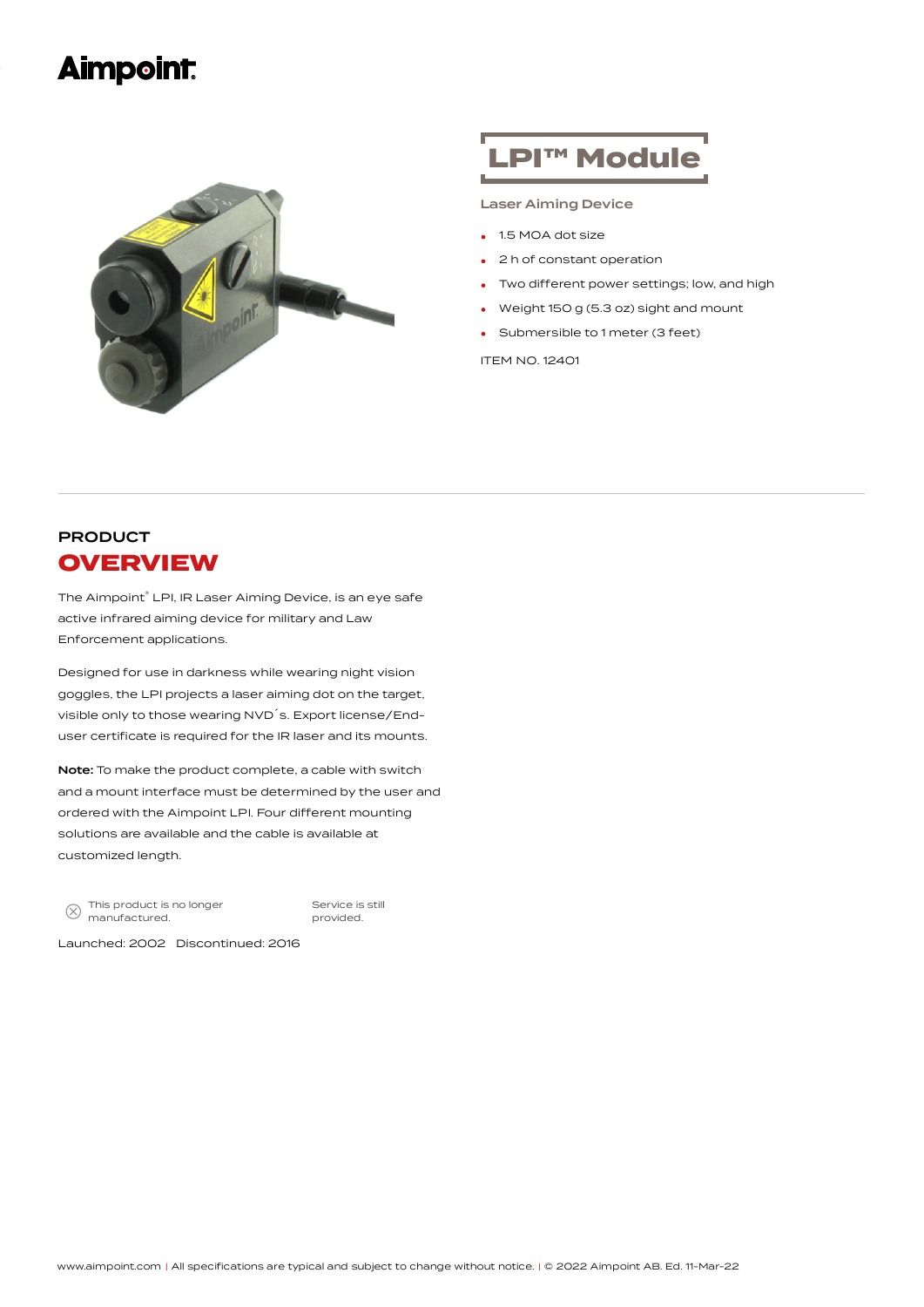# **Aimpoint:**

#### **TECHNICAL** SPECIFICATIONS

| <b>OPTICAL SPECIFICATIONS</b>                                                                                                                            |                                                                                                |
|----------------------------------------------------------------------------------------------------------------------------------------------------------|------------------------------------------------------------------------------------------------|
| <b>Dot Size</b> 1.5 MOA (0.5 mrad)                                                                                                                       | $*$ MOA (minute of angle) 1 MOA $\approx$ 30 mm at 100<br>meters <sup>®1</sup> in at 100 yards |
| Magnification 1X - No Magnification                                                                                                                      | Night Vision Device (NVD) Compatible No                                                        |
| Eye Relief Requires special googles for identification                                                                                                   | Light Source Wavelength 840 nm red light                                                       |
| <b>Optical Signature None</b>                                                                                                                            |                                                                                                |
| <b>POWER SOURCE SPECIFICATIONS</b>                                                                                                                       |                                                                                                |
| <b>Battery Life</b> 2 h, continuous operation - daytime use                                                                                              | Battery Type 1/3N, 3V, Lithium                                                                 |
| <b>Battery Quantity 1</b>                                                                                                                                | <b>Power Switch Rotary Switch</b>                                                              |
| Other Power Source Information Two different power<br>intensity settings for short range and long range<br>respectively.                                 |                                                                                                |
| PHYSICAL SPECIFICATIONS                                                                                                                                  |                                                                                                |
| Size $L \times W \times H$ 48 $\times$ 44 $\times$ 24 mm                                                                                                 | $Size L \times W \times H 1.9 \times 1.7 \times O.9$ in                                        |
| Weight $150g$                                                                                                                                            | Weight 5.3 oz                                                                                  |
| Size L x W x H - Sight Only $48 \times 44 \times 24$ mm                                                                                                  | Size $L \times W \times H$ - Sight Only 1.9 $\times$ 1.7 $\times$ 0.9 in                       |
| Weight - Sight Only $150 g$                                                                                                                              | Weight - Sight Only 5.3 oz                                                                     |
| Material Housing and Tube High Strength Aluminum                                                                                                         | <b>Surface Finish Housing Anodized, Semi-Matte</b>                                             |
| <b>Color Housing Black</b>                                                                                                                               | <b>Lens Covers Not Included</b>                                                                |
| Other Physical Information Intended to fit on<br>Aimpoint® red dot sights, which means that height of<br>optical axis depends on mounting configuration. | * MOA (minute of angle) 1 MOA $\approx$ 30 mm at 100<br>meters ≈1 in at 100 yards              |
| <b>TECHNOLOGY SPECIFICATIONS</b>                                                                                                                         |                                                                                                |

Operating Principle IR Laser Aiming Device. Laser wavelength 840 nm. Class 1, eye safe